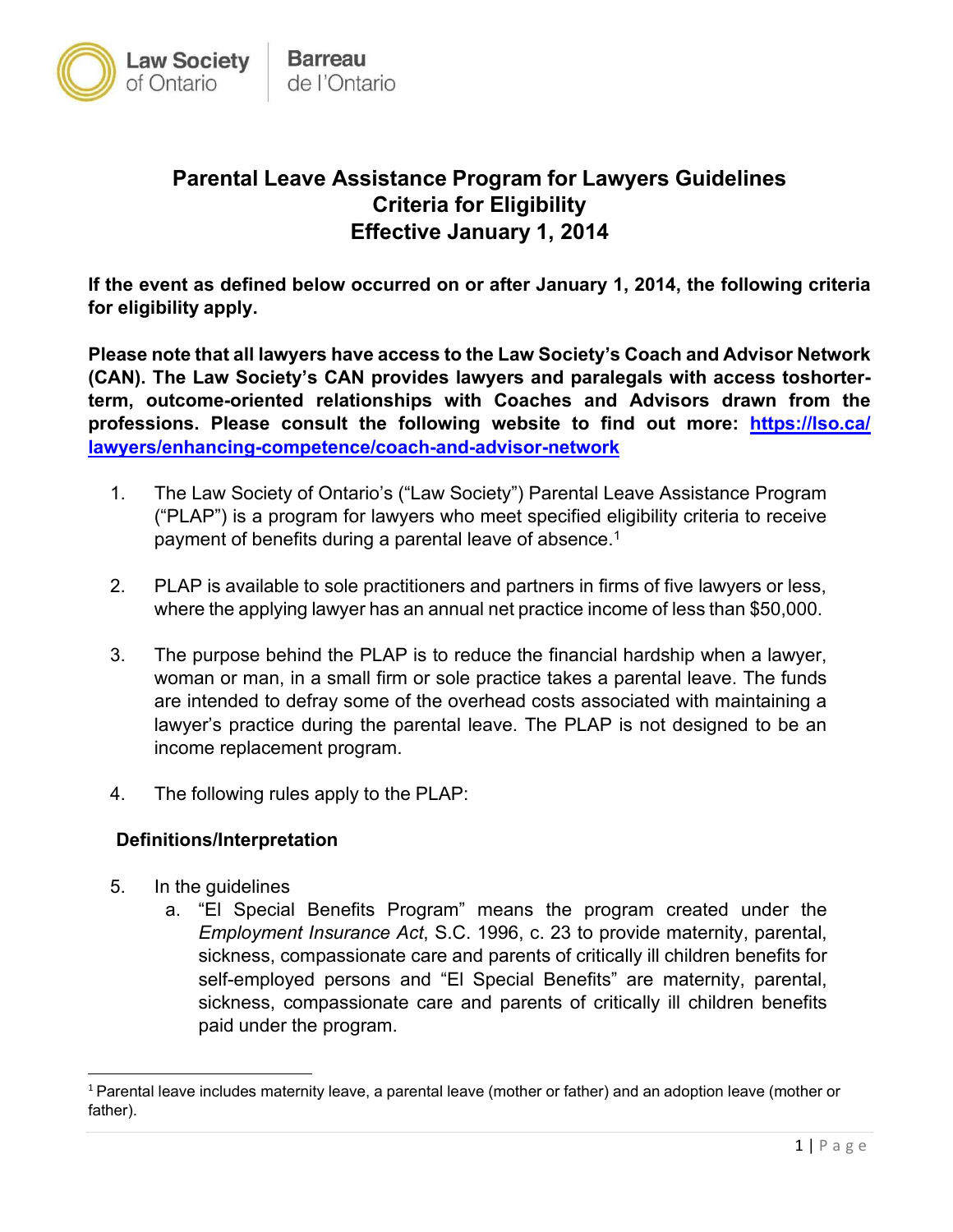- b. "Event" means the earliest of the following applicable events,
	- i. the date of the birth of the child;
	- ii. in the case of an adoption, the date upon which the child is placed with the lawyer;
	- iii. the date of a stillbirth or miscarriage after the  $19<sup>th</sup>$  week of gestation; or
	- iv. the date upon which a birth mother on the advice of a physician or midwife because of complications caused by her pregnancy ceases to practise law.
- c. "Family member" means a spouse, a parent, step-parent or foster parent, a child, step-child or foster child, a sibling, a grandparent, a grandchild, an aunt or uncle, niece or nephew.
- d. "Fees earned" means amount earned, regardless of whether billed or not.
- e. "Member in good standing" is a member of the Law Society who holds a Class L1 license that is not suspended, who is not in default of the requirement to pay to the Law Society the annual fee or any insurance premium levy, who is not in default of any requirement to file any document with the Law Society and who is not in default of any requirement to file any document with the Lawyers' Professional Indemnity Company.
- f. "Midwife" means a registered member of the College of Midwives of Ontario or a person authorized to practise midwifery in the jurisdiction in which the child is expected to be born.
- g. "Net Practice Income" means a lawyer's net income from the operation of a law practice. A lawyer's income from other sources and the value of the lawyer's personal assets are not included in calculating the net practice income.
- h. "Operational/overhead expenses" means expenses from the operation of a law practice, such as rent or lease costs, telephone costs, hydro costs, etc. excluding any expenses incurred for personal benefit – for e.g. wages or salary paid to self.
- i. "Parent" is an individual who, under the laws of Ontario, has rights and responsibilities with respect to the custody, care and control of the child.
- j. "Physician" means a member of the College of Physicians and Surgeons of Ontario or a person who is authorized to practise medicine in the jurisdiction in which the child is expected to be born.
- k. "Spouse" means a person to whom a lawyer is married or with whom a lawyer is living in a conjugal relationship outside of marriage and includes both same-sex and opposite sex relationships.
- l. "Week" means a period of seven consecutive days beginning on and including Sunday.
- m. The birth of more than one child as a result of a single pregnancy and the adoption of more than one child simultaneously will be considered to be a single birth and single adoption.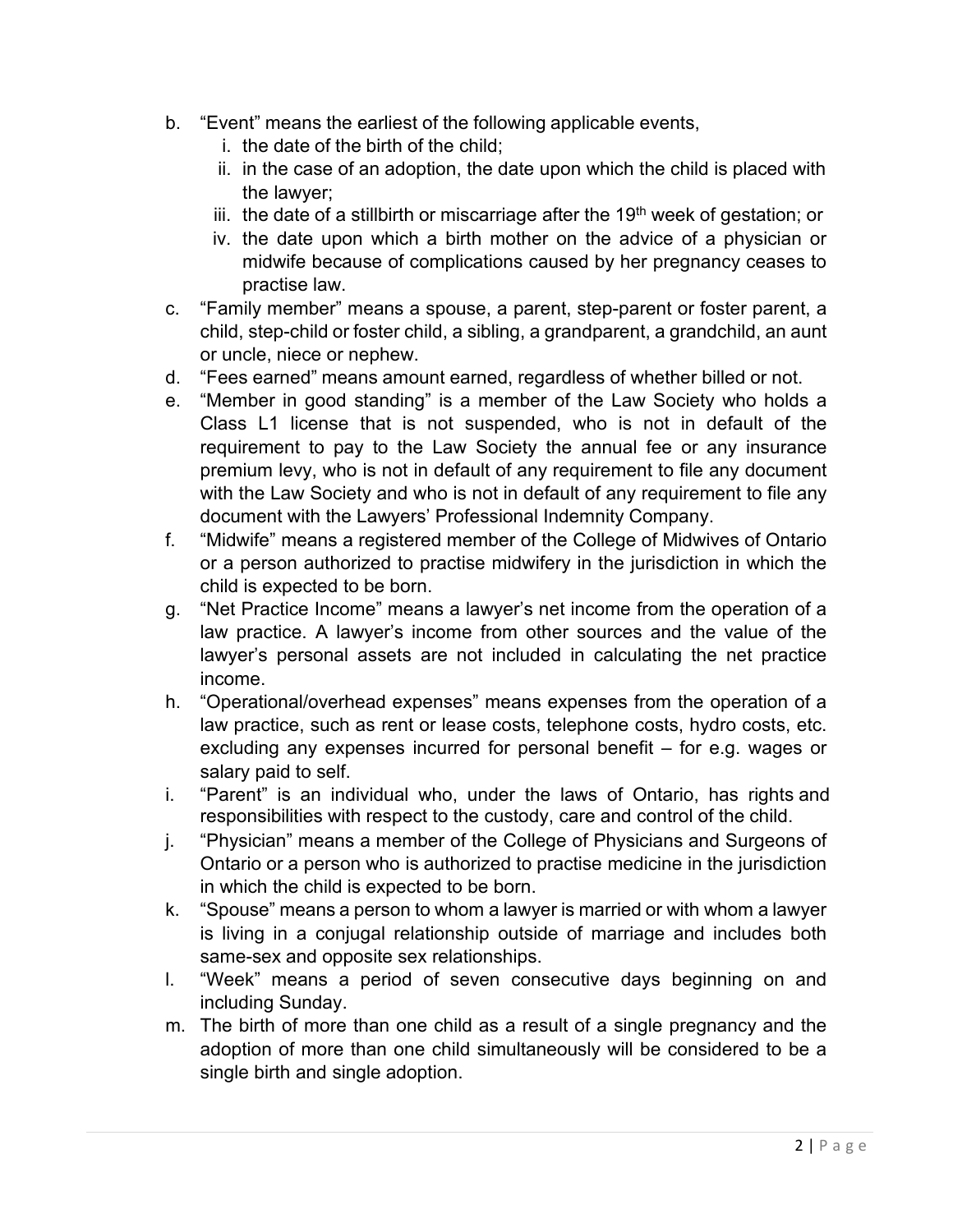## **Eligibility**

- 6. To be eligible for benefits under the PLAP, the lawyer must satisfy all of the following requirements:
	- a. Be a parent of a child.
	- b. Be a member in good standing.
	- c. Be a sole practitioner or a partner in a form of five lawyers or less.
	- d. Have had an active law practice and earned income from providing legal services, advice or opinions to clients for a period of at least six months immediately preceding the event.
	- e. Have an active law practice with a business address in Ontario that is not a Post Office (PO) box.
	- f. With respect to the law practice in Ontario, have insurance against professional liability.
	- g. Have no access to any other maternity/parental/adoption financial benefits under public or private plans.

*Note: For the purpose of this subparagraph:* 

*Lawyers who have entered into an agreement with the Canada Employment Insurance Commission and are eligible to receive El Special Benefits are not eligible for the PLAP.* 

*Lawyers who have entered into an agreement with the Canada Employment Insurance Commission but are in the one year waiting period to be eligible for El Special Benefits are eligible for the PLAP.* 

*Lawyers who have terminated their agreement with the Canada Employment Insurance Commission but remain eligible to claim El Special Benefits are eligible for the PLAP if they sign an affidavit stating that they will forego all El Special Benefits.* 

- h. Have a net practice income of less than \$50,000 for the period of twelve months immediately preceding the event.
- i. Cease to engage in remunerative work and to practise law during the leave for which he or she is receiving payment of benefits under the PLAP.
- 7. The PLAP is not an income replacement program, but a program aimed at defraying some of the costs of overhead during the leave from practice.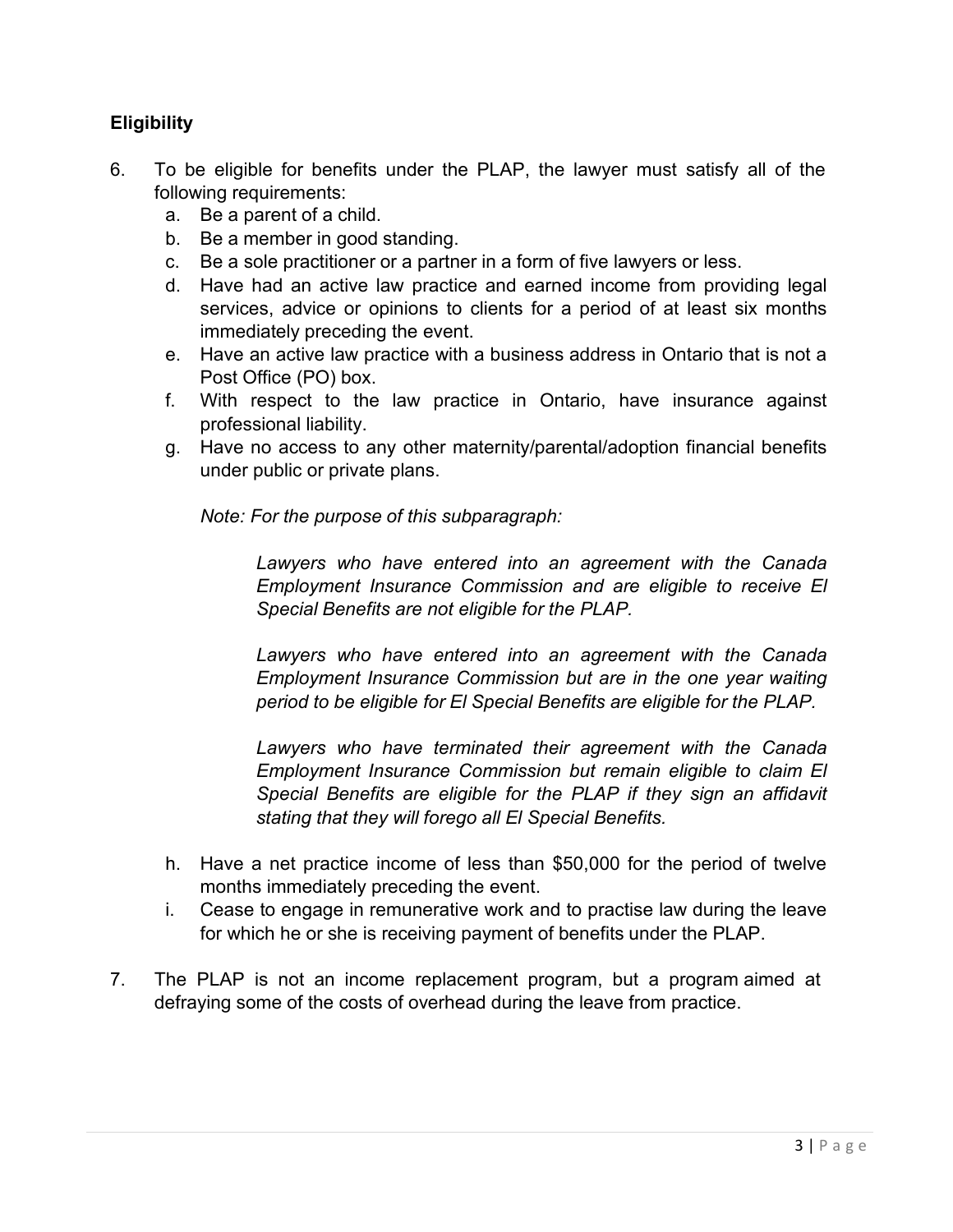- 8. The program is also not intended to replace existing public or private assistance programs. Without limiting the generality of paragraph 6 subparagraph g, to receive benefits under the PLAP, lawyers must not be eligible to receive any parental benefits under:
	- a. the Employment Insurance program under the *Employment Insurance Act*, or any other government program of the same nature, subject to the note at paragraph 6 subparagraph g;
	- b. a partnership agreement;
	- c. a policy at the firm where they practise or work;
	- d. an individual agreement with the firm where they practise or work;
	- e. any other form of financial parental benefits or any form of income replacement, other than financial support received from their family members or their spouse's family members.
- 9. A birth mother who would otherwise be eligible for benefits under paragraph 6 and has a miscarriage or stillbirth after the 19<sup>th</sup> week of gestation, is eligible for benefits under the PLAP from the date of miscarriage or stillbirth for a maximum period of 12 weeks.
- 10. A leave must begin and end within the 16 weeks immediately following,
	- a. the date of the birth of the child, unless the child remains hospitalized, in which case the period is extended by the number of weeks during which the child remains hospitalized;
	- b. in the case of an adoption, the date upon which the child is placed with the lawyer; or
	- c. the date of a stillbirth or miscarriage after the  $19<sup>th</sup>$  week of gestation.
- 11. Notwithstanding paragraph 10, a birth mother, who would be eligible under paragraph 6 but who, on the advice of the physician or a midwife and because of complications caused by her pregnancy, must cease to practise law before the delivery of the child, is eligible for benefits under the PLAP from the first day of her leave for a maximum period of 12 weeks.

### **Benefit Amount**

12. The amount of benefits offered by the Law Society for a parental leave is \$750 per week for up to 12 weeks, to a maximum of \$9,000 per leave. If more than one parent is eligible under the PLAP, each parent may claim benefits as long as the total combined amount of benefits does not exceed \$9,000 per leave per family unit.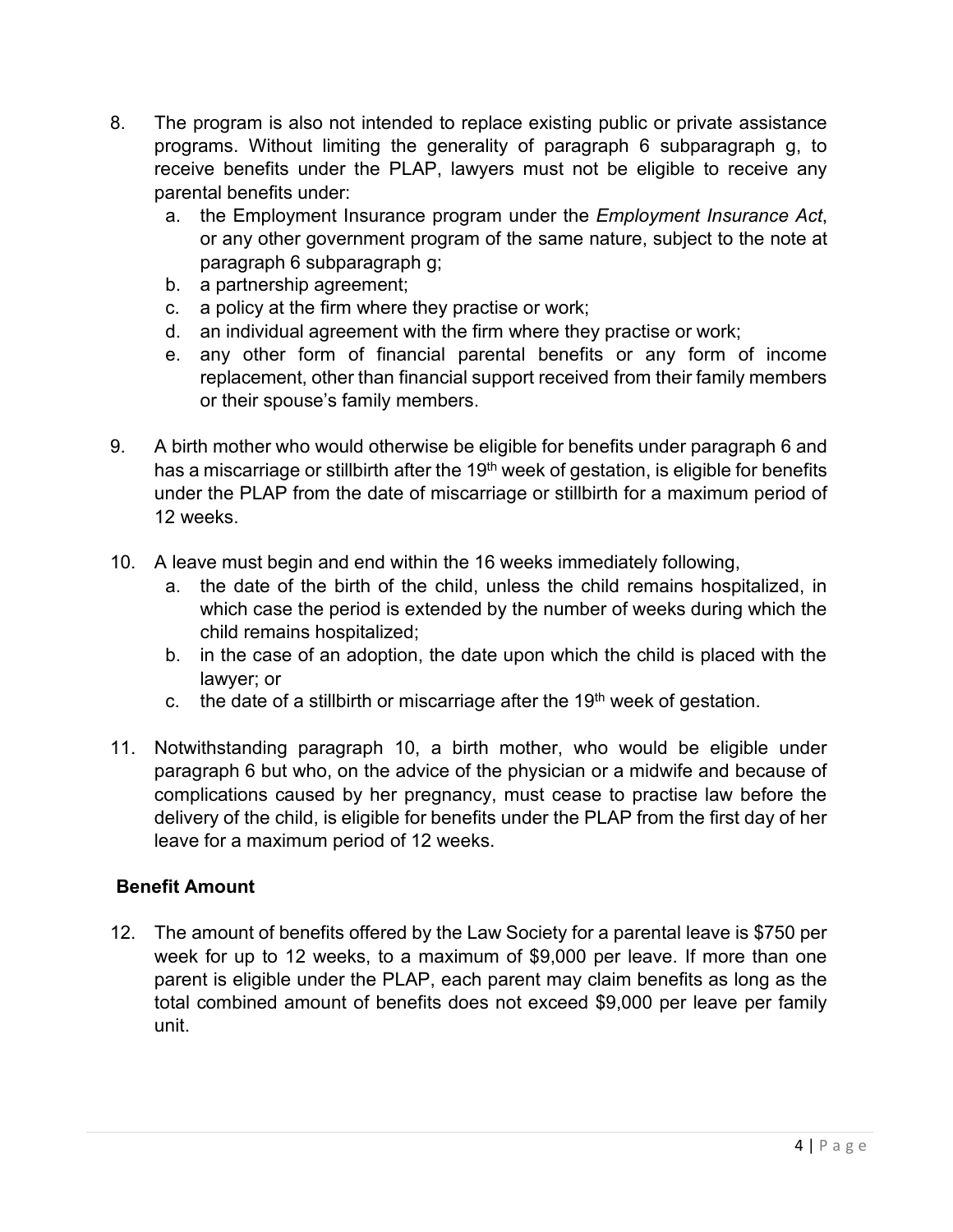- 13. Benefits will be paid by electronic funds transfer (EFT) on a bi-weekly basis where the lawyer meets all of the eligibility criteria and submits the necessary documents required for consideration of his or her application. The benefits will be prorated on a weekly basis.
- 14. Without limiting the generality of paragraph 13, if a lawyer engages in remunerative work or practises law in a given week, he or she will not be eligible for benefits for that week. The lawyer is required to notify the Parental Leave Assistance Program Administrator within 5 business days of the last day of the week worked.
- 15. Without limiting the generality of paragraph 13, if a lawyer ceases to be a member in good standing or is not a member in good standing in a given week, he or she will not be eligible for benefits for that week. The lawyer is required to notify the Parental Leave Assistance Program Administrator within 5 business days of the last day of the week during which the lawyer ceased to be a member in good standing or was not a member in good standing.
- 16. For tax purposes, the benefits paid under the PLAP are considered to be taxable income. As benefits will be payable to an individual lawyer, a T4A will be issued to the lawyer by the end of February of the year following payment of the benefits.

### **Application Process**

- 17. A lawyer who wishes to apply for the PLAP benefits must complete and file a PLAP application, in the form of an affidavit, and provide all requested supporting documents.
- 18. The affidavit must be certified by a licensed lawyer, other than the applicant, or another individual who is approved by the Ministry of the Attorney General as a commissioner for taking affidavits.
- 19. The Law Society may require additional information and supporting documentation at any time to determine any lawyer's eligibility for benefits under the PLAP.
- 20. Applications under the PLAP must be filed within 4 weeks of the event.
- 21. PLAP applications are considered by the PLAP manager. In processing a PLAP application, the PLAP manager shall consider the following:
	- a. the application and all required supporting documents submitted by the applicant;
	- b. all additional information and documents requested by the Law Society under paragraph 19;